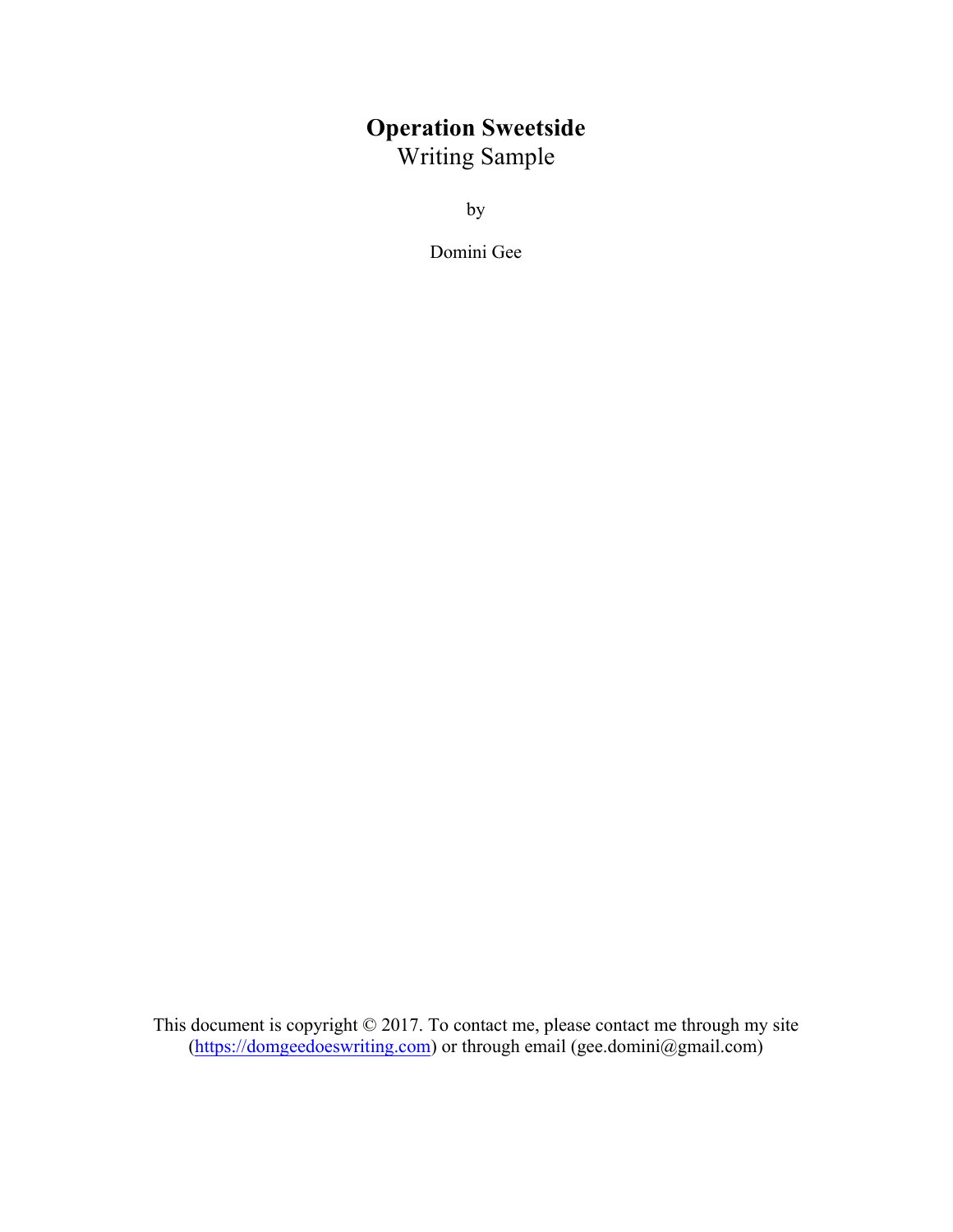| <b>CHAT</b><br><b>CHARACTER</b> | Shirley (Clarke's Phone)                              | Florence (Florence's Phone)                                                  |
|---------------------------------|-------------------------------------------------------|------------------------------------------------------------------------------|
|                                 | <b>VOICE MAIL CONNECT - NO NEW</b><br><b>MESSAGES</b> |                                                                              |
| Florence                        |                                                       | Shirley?                                                                     |
|                                 | <b>VOICE MAIL CONNECT - NO NEW</b><br><b>MESSAGES</b> |                                                                              |
| Florence                        |                                                       | Sweetie, I know you're on his phone                                          |
|                                 | VOICE MAIL CONNECT - NO NEW<br><b>MESSAGES</b>        |                                                                              |
| Florence                        |                                                       | We have to talk.                                                             |
| Shirley                         | what                                                  |                                                                              |
| Shirley                         | can't it wait?                                        |                                                                              |
| Florence                        |                                                       | I wanted to but                                                              |
| Florence                        |                                                       | The phone company called.                                                    |
| Florence                        |                                                       | They want to know when we're                                                 |
|                                 |                                                       | disconnecting Clarke's phone.                                                |
| Shirley                         | we don't have to                                      |                                                                              |
| Florence                        |                                                       | I think we should.                                                           |
| Shirley                         | why?? His plan doesn't cost that<br>much              |                                                                              |
| Shirley                         | If money's the problem I'll pay his                   |                                                                              |
| Florence                        |                                                       | That isn't the problem.                                                      |
| Florence                        |                                                       | I'm worried about you.                                                       |
| Shirley                         | I'm fine                                              |                                                                              |
| Florence                        |                                                       | Sweetie, you haven't stopped<br>playing with his phone since the<br>funeral. |
| Shirley                         | I'm NOT playing with it                               |                                                                              |
| Florence                        |                                                       | I'm sorry.                                                                   |
|                                 |                                                       | You know what I meant.                                                       |
| Shirley                         | It's just hard                                        |                                                                              |
| Florence                        |                                                       | I know, Sweetie, I know.                                                     |
| Shirley                         | It's been hard all. Year.                             |                                                                              |
| Shirley                         | First the accident                                    |                                                                              |
| Shirley                         | Then rehab                                            |                                                                              |
| Shirley                         | Then that fucking machine<br>finished the job off     |                                                                              |
| Shirley                         | How fair is that!?                                    |                                                                              |
| Florence                        |                                                       | I know. Clarke wasn't the only one<br>suffering.                             |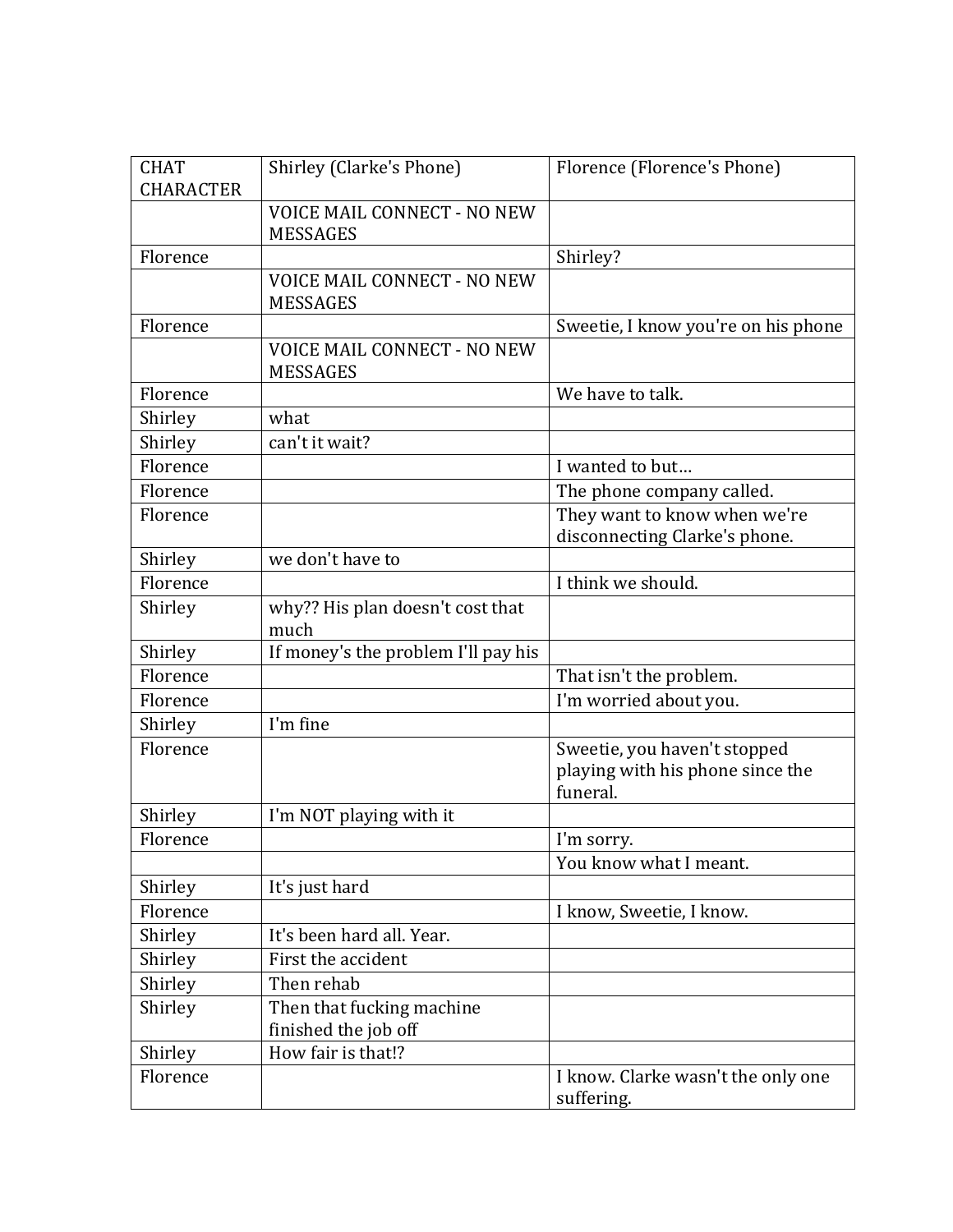| Florence |                                    | It was hard on all of us.             |
|----------|------------------------------------|---------------------------------------|
| Florence |                                    | You gave up so much to help out.      |
| Shirley  | I didn't mind                      |                                       |
| Shirley  | Someone had to keep him            |                                       |
|          | company                            |                                       |
| Shirley  | You had work                       |                                       |
| Shirley  | And not like he could do much      |                                       |
|          | himself                            |                                       |
| Florence |                                    | He really did appreciate that.        |
| Florence |                                    | I just wish I hadn't put that on you. |
| Shirley  | I don't blame you                  |                                       |
| Shirley  | The meds and equipment didn't      |                                       |
|          | pay for themselves                 |                                       |
| Florence |                                    | Well, I'll be able to cut back my     |
| Shirley  | Cool                               | hours soon                            |
| Florence |                                    | We might even be able to go on a      |
|          |                                    | trip.                                 |
| Florence |                                    | If you wanted.                        |
|          |                                    | Your choice where.                    |
| Shirley  | I dunno                            |                                       |
| Florence |                                    | We don't have to rush it.             |
| Florence |                                    | But we do have to do something        |
|          |                                    | about his phone.                      |
| Shirley  | Mom, please                        |                                       |
| Florence |                                    | Sweetie, you have to let go           |
|          |                                    | eventually.                           |
| Florence |                                    | I'm going to call the company         |
|          |                                    | tomorrow.                             |
| Florence |                                    | You can use the phone until then.     |
| Florence |                                    | Understood?                           |
| Shirley  | yeah                               |                                       |
| Florence |                                    | Okay.                                 |
| Florence |                                    | I'll see you when I get off-shift.    |
| Florence |                                    | Love you                              |
| Shirley  | luv you                            |                                       |
|          | <b>VOICE MAIL CONNECT - NO NEW</b> |                                       |
|          | <b>MESSAGES</b>                    |                                       |
|          | <b>VOICE MAIL CONNECT - NO NEW</b> |                                       |
|          | <b>MESSAGES</b>                    |                                       |
| Shirley  | Hey, Mom?                          |                                       |
| Florence |                                    | What is it, Sweetie?                  |
| Shirley  | What's 'Operation Sweet Side'?     |                                       |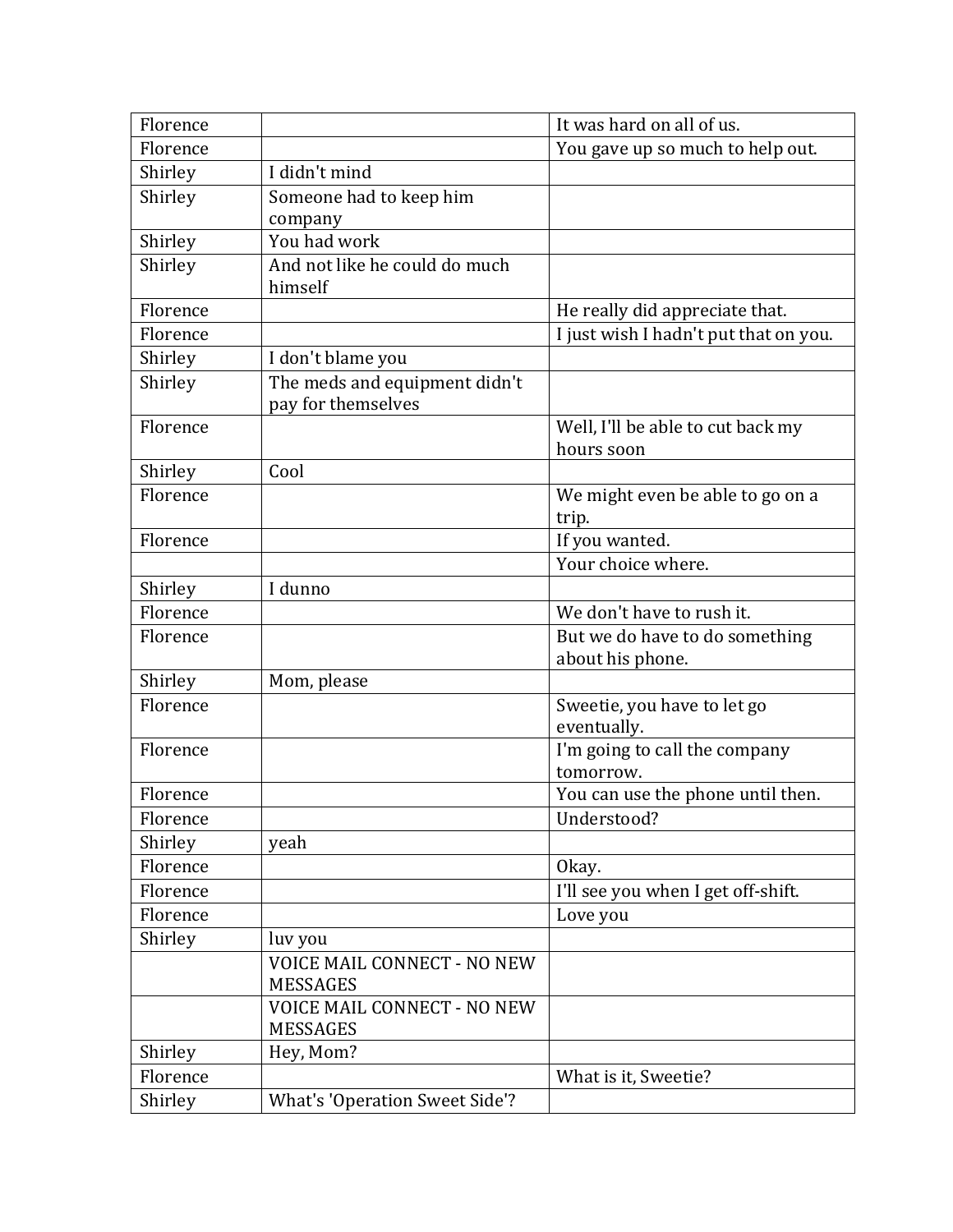| Florence |                                      | Where did you hear that?                   |
|----------|--------------------------------------|--------------------------------------------|
| Shirley  | It was in his voice mail             |                                            |
| Florence |                                      | You shouldn't have been rooting            |
|          |                                      | through that!                              |
| Florence |                                      | That's not why I let you keep his          |
|          |                                      | phone.                                     |
| Shirley  | I wasn't!                            |                                            |
| Shirley  | I only listened to his welcome       |                                            |
|          | message till now                     |                                            |
| Shirley  | I just wanted to hear him again      |                                            |
| Shirley  | Before you disconnected it.          |                                            |
| Florence |                                      | By going through his private<br>messages?  |
| Shirley  | I don't get why you're mad           |                                            |
| Shirley  | It's not like he'll find out         |                                            |
| Florence |                                      | That's not the point.                      |
| Florence |                                      | How much did you hear?                     |
| Shirley  | A little??                           |                                            |
| Shirley  | Some spam about how he won a<br>trip |                                            |
| Shirley  | Some drunk calls from his friends    |                                            |
| Shirley  | Me asking about what soda he         |                                            |
|          | wanted                               |                                            |
| Shirley  | And you                              |                                            |
| Shirley  | You said you'd help with             |                                            |
|          | 'Operation Sweet Side'               |                                            |
| Shirley  | So what was it?                      |                                            |
| Florence |                                      | I'm sorry, but I don't remember.           |
| Florence |                                      | That was months ago.                       |
| Shirley  | You didn't sound happy               |                                            |
| Florence |                                      | I was probably tired.                      |
| Shirley  | You sounded really sad               |                                            |
| Florence |                                      | I was probably that too.                   |
| Florence |                                      | Listen, let's drop this for now.           |
| Shirley  | But it sounded important             |                                            |
| Shirley  | What were you guys doing?            |                                            |
| Florence |                                      | Whatever it was, it doesn't matter<br>now. |
| Shirley  | C'mon, Mom                           |                                            |
| Shirley  | Look, if it's something              |                                            |
|          | embarrassing it's okay               |                                            |
| Shirley  | Even I had to help bathe him or      |                                            |
|          | apply his lotion                     |                                            |